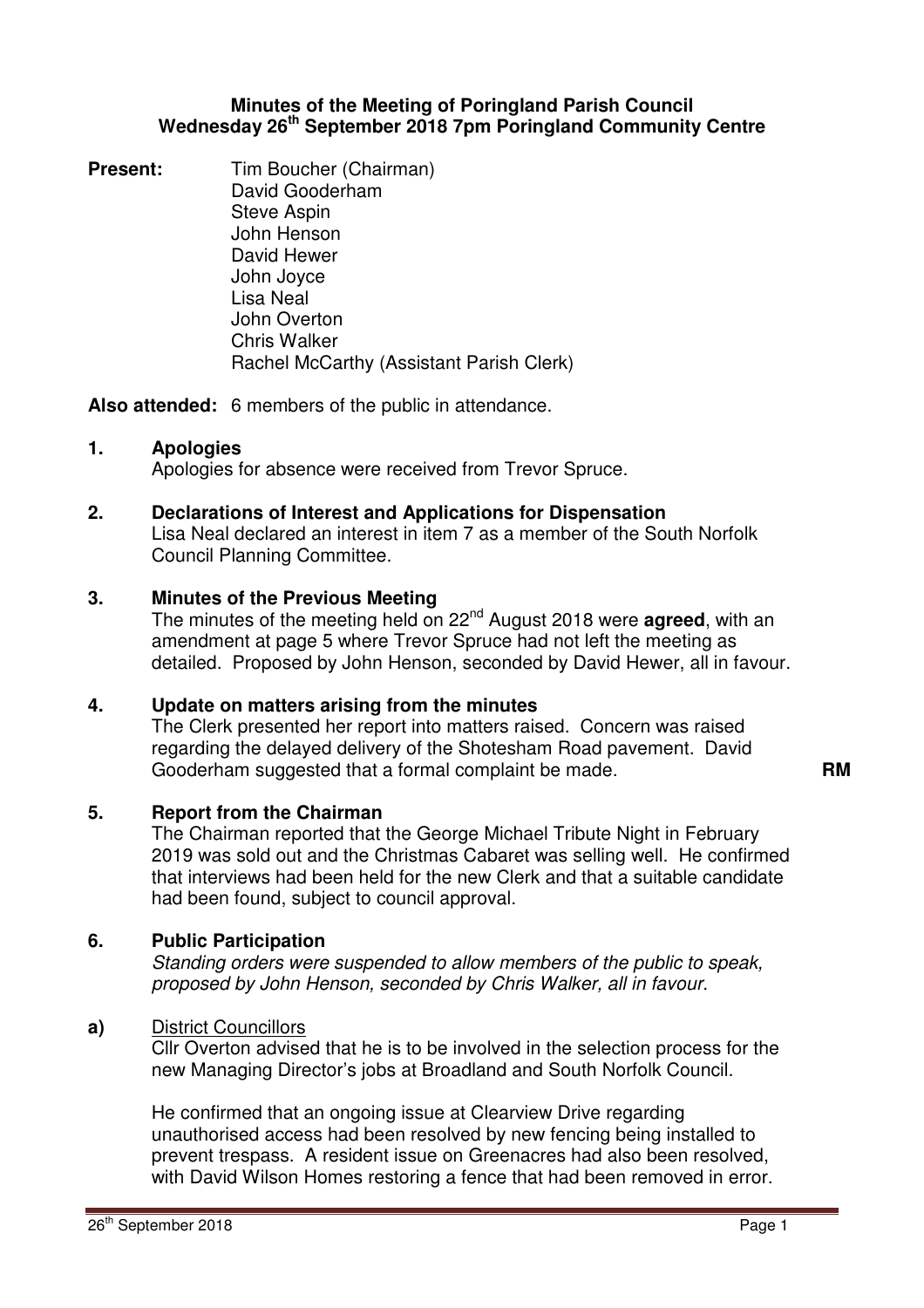Cllr Neal gave an update on the Greater Norwich Plan and confirmed that she was involved in further discussion around the potential implementation of a resident's parking scheme.

**b)** County Councillor Not present.

## **c)** Public Participation

A member of the public raised the point about weeds still being an issue along The Street. Assistant Clerk to raise with Highways. **RM** 

A member of the public spoke of his concern at speeding on Blackthorn Way. Council expressed their support but acknowledged speeding is extremely difficult to manage. It was suggested that the Assistant Clerk look into the re-siting of the speed machine to include Blackthorn Way. John Joyce confirmed that the matter involving the hedge was ongoing with NCC. The same member of the public also raised concern about the stones alongside the new build within Budgens car park. The Chairman confirmed that letters had been issued to the Landlord.

A member of the public asked for clarity on the Shotesham Road pavement reinstatement. John Overton confirmed that the matter was dissatisfactory and would be followed up.

Standing orders were reinstated.

#### **7. Planning**

- **a)**  Applications Received
- **i)**  2018/1839: 36 Victory Avenue: To erect a conservatory to the rear of the property.

The Assistant Clerk presented an email from South Norfolk Council advising that planning permission was not actually required for the development.

- **b)** Planning Decisions
- **i)**  2018/1639 Land West Of Mill Close: Residential development

**REFUSED REFUSED** 

**ii)**  2018/1586 Pure Spice, 109 The Street: Replace front window with door and addition of extractor fan. **APPROVAL WITH CONDITIONS**  2018/1210 Land West of Mill Close: Erection of single dwelling and garage **APPROVAL WITH CONDITIONS**  2018/1211 Land South of Mill Close: Erection of single dwelling and garage **APPROVAL WITH CONDITIONS** 

### **8. Correspondence and Consultations**

**a)**  Litter Bin on The Street, outside The Fish Inn

Correspondence from resident complaining that the bin was overfull and was being used for Dog Waste. Environmental Services had commissioned to deal with the waste however the potential movement of the bin away fro the bus stop had been suggested. It was agreed that rather than move the bin the Assistant Clerk should get a quote for a new Dog Bin to go in the area.

**RM** 

**RM**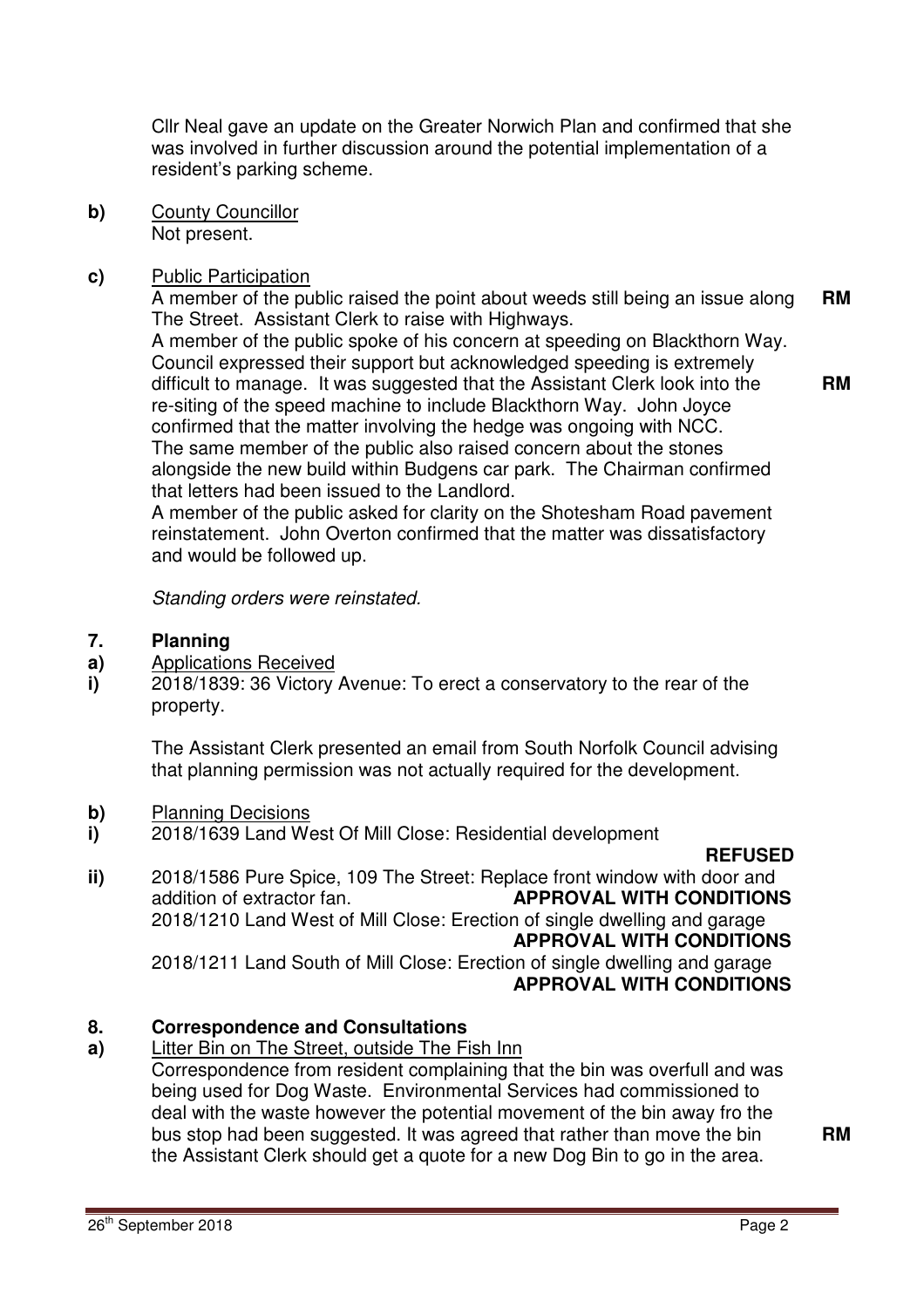# **b)** Anti-Social Behaviour at Devlin Drive

Correspondence from resident regards anti-social behaviour from youths utilising the Youth Shelter on the Village Green. The Chairman advised that PC Sansbury had confirmed there would be extra patrols of the area. Council felt that the problem was a police matter and would be seasonal but requested the Assistant Clerk research the cost of solar lighting for the area.

#### **9. Finance**

#### **a)**  Receipts, Payments, and Bank Reconciliation

The receipts, payments and bank reconciliation for August 2018 were presented and **noted**. Chris Walker queried a duplicate entry within the listed payments and one of the "Unpresented Payments". Assistant Clerk to liase with RFO and advise. **RM** 

### **b)** Accounts for Payment

It was **agreed** to pay the following accounts, proposed by Chris Walker, seconded by David Hewer, all in favour. David Gooderham and Steve Aspin would authorise the payments.

|                                   | <b>Staff Salaries</b>                       | £4,208.28 |
|-----------------------------------|---------------------------------------------|-----------|
| <b>HMRC</b>                       | PAYE / NIC                                  | £960.10   |
| <b>Norfolk Pension Fund</b>       | <b>Pension Contributions</b>                | £1,189.31 |
| ВT                                | Telephone & Broadband                       | £44.10    |
| Microshade                        | <b>Hosted IT</b>                            | £217.62   |
| <b>Norfolk Copiers</b>            | Printing                                    | £57.42    |
| <b>Total Gas &amp; Power</b>      | Electricity                                 | £721.51   |
| <b>ESPO</b>                       | Gas                                         | £47.83    |
| WorldPay                          | <b>Card Machine Charges</b>                 | £2.40     |
| Wave                              | Water                                       | £275.60   |
| Pitkin & Ruddock                  | Air Con Maintenance                         | £393.60   |
| M Daws                            | Decorating Repair (Hirer Damage)            | £30.00    |
| <b>Cooks Blinds</b>               | <b>Blind Repair</b>                         | £510.00   |
| Wave                              | Water                                       | £16.27    |
| <b>Ben Willis Landscaping</b>     | <b>Fence Replacement</b>                    | £4,080.00 |
| SymTech                           | <b>Heating Installation</b>                 | £6,720.00 |
| Wave                              | Water                                       | £13.05    |
| <b>Name Withheld</b>              | <b>Exclusive Rights Refund</b>              | £825.00   |
| Name Withheld                     | <b>Exclusive Rights Refund</b>              | £750.00   |
| Name Withheld                     | <b>Exclusive Rights Refund</b>              | £150.00   |
| Name Withheld                     | <b>Exclusive Rights Refund</b>              | £330.00   |
| Name Withheld                     | <b>Exclusive Rights Refund</b>              | £330.00   |
| <b>Parker Planning Services</b>   | Neighbourhood Plan                          | £1,920.00 |
| A Henshaw                         | <b>Craft Fair Refund</b>                    | £14.00    |
| <b>Eastern Tree Care</b>          | <b>Tree Works</b>                           | £860.00   |
| <b>Abbey Memorials</b>            | <b>Memorial Repairs</b>                     | £630.00   |
| Vortex                            | <b>Grounds Maintenance</b>                  | £191.66   |
| <b>Norwich Electrical</b>         | <b>Emergency Lighting &amp; PAT Testing</b> | £1,020.97 |
| Veolia                            | Waste                                       | £86.02    |
| <b>Spruce Landscapes</b>          | <b>Grounds Maintenance</b>                  | £945.00   |
| Garden Guardian                   | <b>Grounds Maintenance</b>                  | £1,059.29 |
| <b>Heritage Cleaning Services</b> | Caretaking                                  | £703.07   |
| J & A Saunders                    | <b>Window Cleaning</b>                      | £120.00   |
| <b>Barclaycard</b>                | Stationary / Gas Meter                      | £571.94   |

**RM**